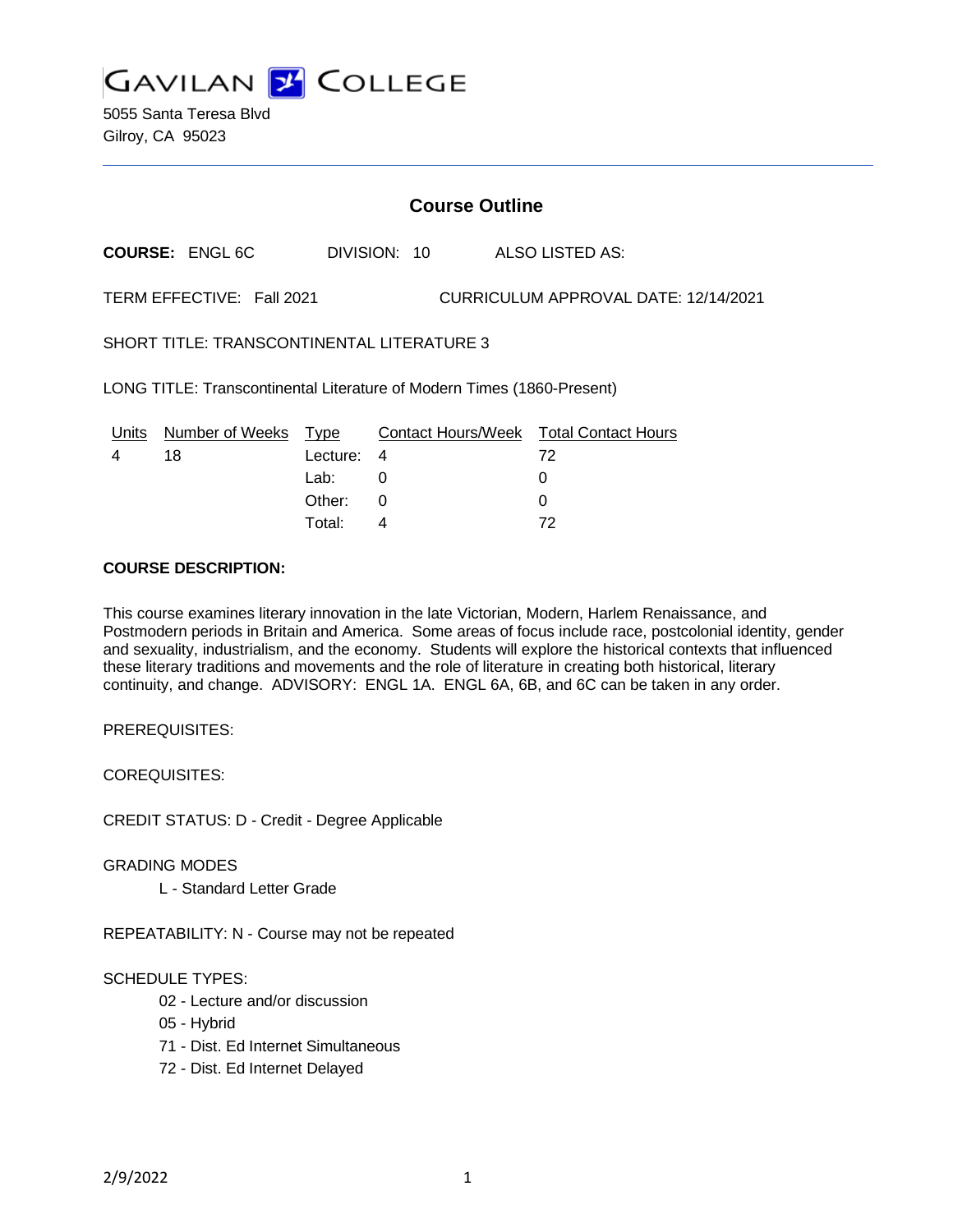## **STUDENT LEARNING OUTCOMES:**

By the end of this course, a student should:

1. Examine the evolution of literary techniques and trends employed in English literature from 1860-present.

2. Examine the social, political, and intellectual influences on literature and literature's role in influencing societal change.

3. Analyze and interpret literature within a critical framework.

4. Research literature within a critical framework.

# **COURSE OBJECTIVES:**

By the end of this course, a student should:

1. identify significant historical and cultural events that inform the literature that informs the literature of various periods.

2. demonstrate knowledge of characteristic conventions, forms, and styles of expression in literature of various periods.

3. engage in inquiry, analysis , and synthesis of a variety of literary texts.

### CONTENT, STUDENT PERFORMANCE OBJECTIVES, OUT-OF-CLASS ASSIGNMENTS

Curriculum Approval Date: 12/14/2021

4 hours: Course Introduction

Introduction to the course and its goals.

### 8 hours: Introduction to Literary Theory

Students will be introduced to and will practice applying literary theories--such as postcolonial criticism, culture studies, critical race theory, new historicism, feminist criticism, psychoanalysis, Marxist criticism, and lesbian, gay, and queer criticism--to works of literature.

#### 8 hours: Introduction to literary research

Students will be Introduced to research approaches expected of English majors. Students will learn how to identify and apply theoretical approaches to their research.

#### 8 hours: late Victorian

Students will be introduced to the historical, social, and political contexts of the period. Students will read and analyze late Victorian literature and literary techniques of the period, noting the role this body of literature plays in the progression of literary traditions and societal change in both Britain and America.

#### 11 hours: Realism & Naturalism

Students will be introduced to the historical, social, and political contexts of the period. Students will read and analyze late Victorian literature and literary techniques of the period, noting the role this body of literature plays in the progression of literary traditions and societal change in both Britain and America.

#### 11 hours: Modernism

Students will be introduced to the historical, social, and political contexts of the period. Students will read and analyze Modernist literature and literary techniques of the period, noting the role this body of literature plays in the progression of literary traditions and societal change in both Britain and America.

#### 10 hours: Harlem Renaissance

Students will be introduced to the historical, social, and political contexts of the period. Students will read and analyze Harlem Renaissance literature and literary techniques of the period, noting the role this body of literature plays in the progression of literary traditions and societal change in both Britain and America.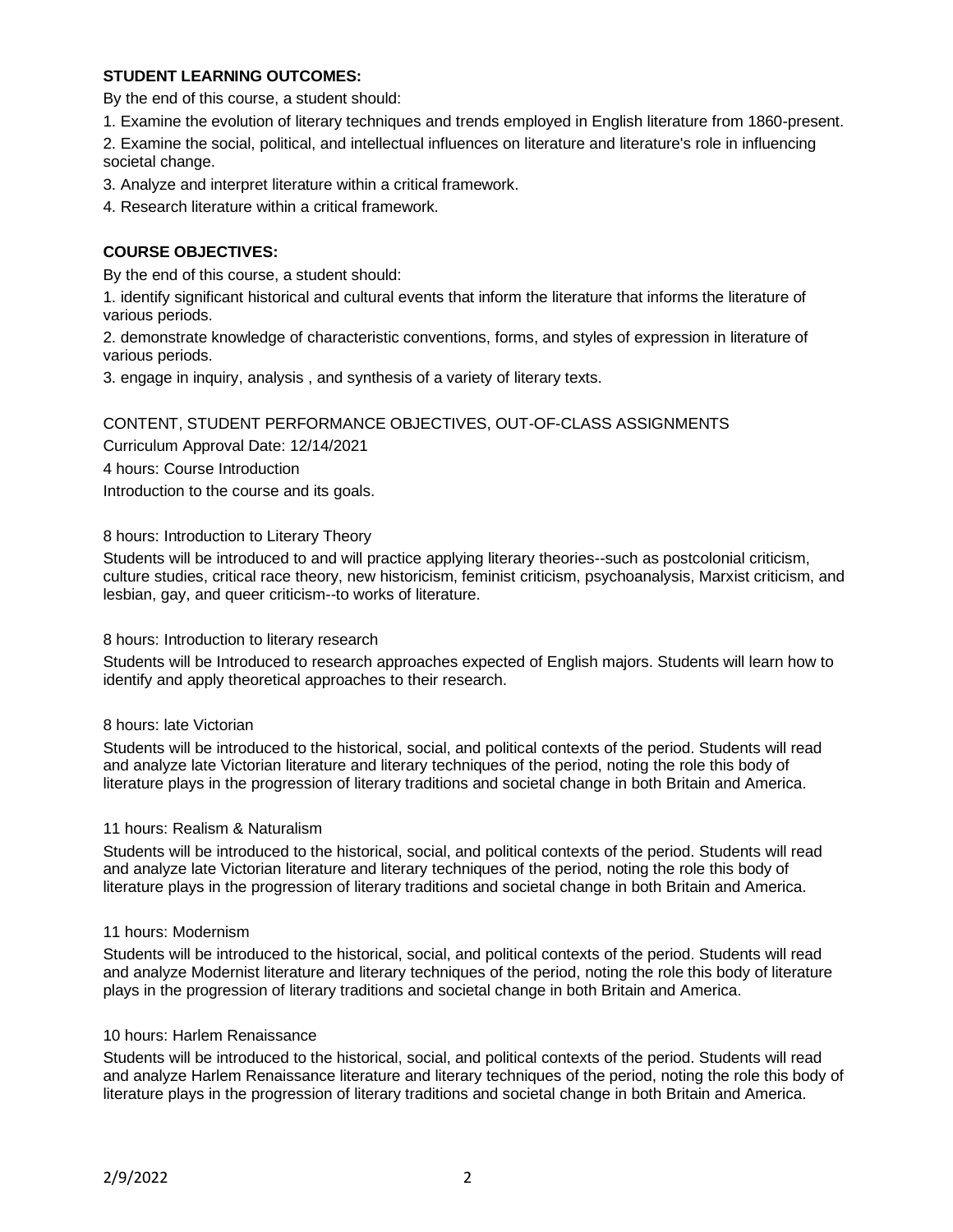10 hours: Postmodernism/Contemporary

Students will be introduced to the historical, social, and political contexts of the period. Students will read and analyze Postmodern/Contemporary literature and literary techniques of the period, noting the role this body of literature plays in the progression of literary traditions and societal change in both Britain and America.

2 hours: Final Exam

### **METHODS OF INSTUCTION:**

Lecture, Seminar, Class Discussion, Textbooks

### **OUT OF CLASS ASSIGNMENTS:**

Required Outside Hours 144 Assignment Description Readings, Essays, Research Papers and Projects, Seminar Projects

# **METHODS OF EVALUATION:**

Writing assignments Evaluation Percent 60 Evaluation Description Essays, Journals, Discussion Boards

Other methods of evaluation Evaluation Percent 40 Evaluation Description Presentations, Criticism Projects, Research Projects, Group Projects, Seminar Group Work.

## **REPRESENTATIVE TEXTBOOKS:**

The Waste Land and Other Poems, T.S. Eliot, W. W. Norton & Company, 2000. ISBN: 978-0393974997 Rationale: This is a classic English literary text. Their Eyes Were Watching God, , Hurston, Zora Neale, Amistad, 2006. ISBN: 978-0061120060 Rationale: This is a classic English literary text.

#### **RECOMMENDED MATERIALS:**

To The Lighthouse, Virginia Woolf, A Word To The Wise, 2013. ISBN: 978-1780006918 Rationale: This is a classic English literature text.